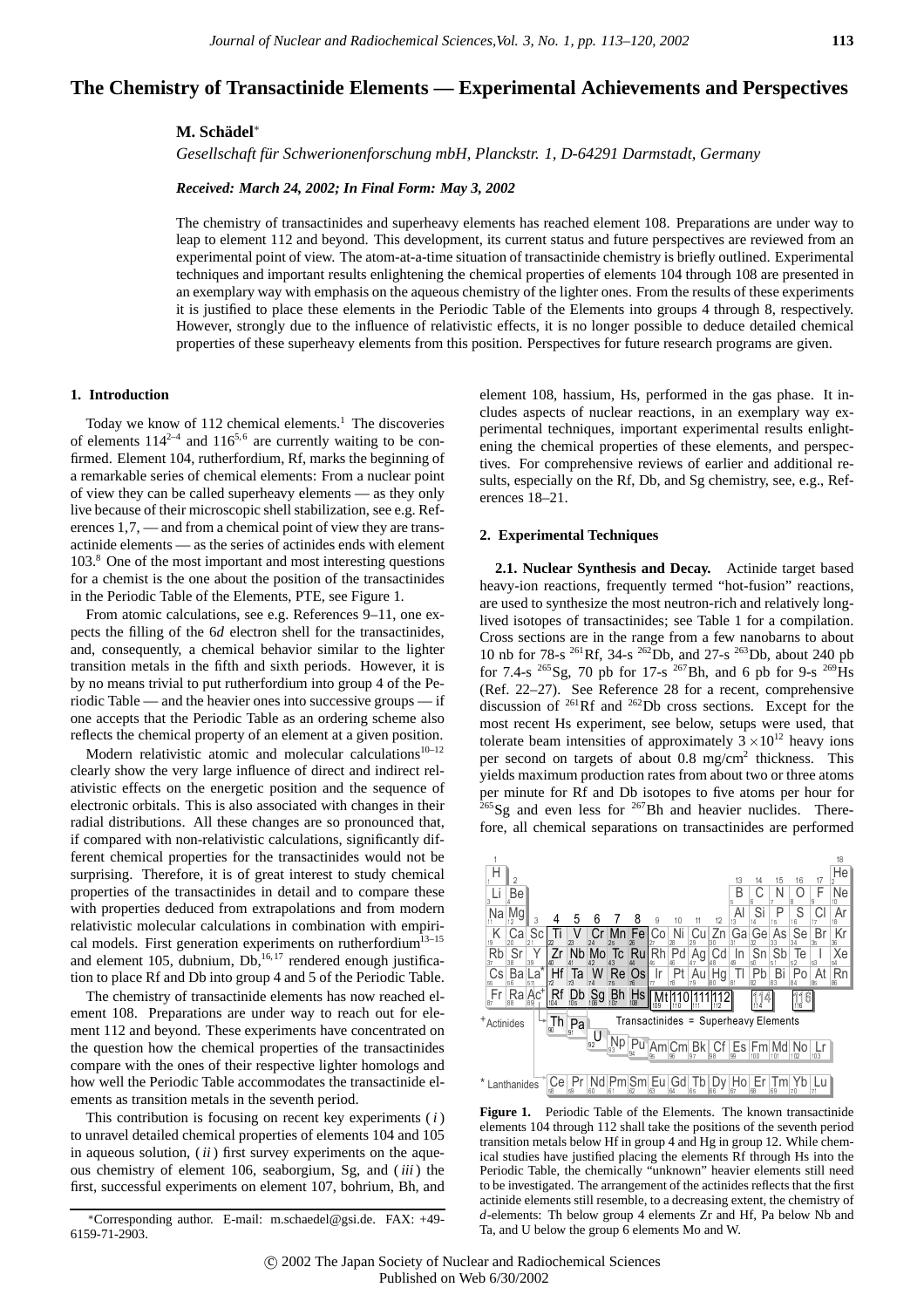|  | Scha |
|--|------|
|  |      |

| Nuclide             | Half-life                                                    | Target              | Projectile | Evap. | $\sigma$         | Prod. rate $d$         | Comment          | Reference |
|---------------------|--------------------------------------------------------------|---------------------|------------|-------|------------------|------------------------|------------------|-----------|
| $261m$ Rf           | 78 s                                                         | $248$ Cm            | $^{18}$ O  | 5n    | $\approx$ 10 nb  | $2 \text{ min}^{-1}$   | a                | 22,28     |
|                     |                                                              | $244$ Pu            | $^{22}$ Ne | 5n    | 4 nb             | $1 \text{ min}^{-1}$   | $\boldsymbol{c}$ | 29        |
| $^{262}{\rm Db}$    | 34 s                                                         | $^{249}$ BK         | $^{18}$ O  | 5n    | 6 <sub>nb</sub>  | $2 \text{ min}^{-1}$   | a                | 23        |
|                     |                                                              | $248$ Cm            | $^{19}F$   | 5n    | 1 <sub>nb</sub>  | $0.5 \text{ min}^{-1}$ | b                | 28,30     |
| $^{263}\mathrm{Db}$ | 27s                                                          | $^{249}\mathrm{Bk}$ | $^{18}$ O  | 4n    | 10 <sub>nb</sub> | $3 \text{ min}^{-1}$   | b                | 23        |
| $^{265}$ Sg         | 7.4 s                                                        | $^{248}\mathrm{Cm}$ | $^{22}$ Ne | 5n    | $\approx$ 240 pb | $5 h^{-1}$             | a                | 24        |
| $266$ $Sg$          | 21 s                                                         | $248$ Cm            | $^{22}$ Ne | 4n    | $\approx$ 25 pb  | $0.5 h^{-1}$           | $\boldsymbol{b}$ | 24        |
| $^{266}\mbox{Bh}$   | $\approx 1$ s                                                | $^{249}$ BK         | $^{22}$ Ne | 5n    | $25 - 250$ pb    |                        | b                | 25,26     |
| $^{266}\mbox{Bh}$   | 17 <sub>s</sub>                                              | $^{249}\mathrm{Bk}$ | $^{22}$ Ne | 4n    | $\approx 70$ pb  | $1.5 h^{-1}$           | a                | 25,26     |
| $^{269}\mathrm{Hs}$ | 9 <sub>s</sub>                                               | $248$ Cm            | $^{26}Mg$  | 5n    | $\approx$ 6 pb   | $3 d^{-1}$             | a                | 27        |
| $^{270}\mathrm{Hs}$ | $2-7s$                                                       | $^{248}$ Cm $\,$    | $^{26}Mg$  | 4n    | $\approx$ 4 pb   | $2 d^{-1}$             | b                | 27        |
|                     | <sup>a</sup> Peaction normally used in chamistry experiments |                     |            |       |                  |                        |                  |           |

Reaction normally used in chemistry experiments.

*b* Reaction occasionally used or nuclide observed as a "by-product" or discovered in a radiochemical experiment.

*c* Measured with recoil separator.

<sup>*d*</sup>Assuming typical values of 0.8 mg/cm<sup>2</sup> target thickness and  $3 \times 10^{12}$  s<sup>-1</sup> beam particles.

with single atoms on an "atom-at-a-time"<sup>31</sup> scale. Characteristic α decays, and, more significantly, time correlated α(mother)-  $\alpha$ (daughter)-decay chains, are used to identify these isotopes in specific fractions or at characteristic positions after chemical separation.

### **2.2. Schematic for On-line Experiments**

*2.2.1. Production and Transport.* The atom-at-a-time situation of chemical separations with transactinides requires an optimization of the following parameters:

(*i*) Choice of the nuclear reaction — normally the one with the highest cross section.

(*ii* ) High production rates — ion-source, accelerator, and target technology are cornerstones.

(*iii* ) Fast transport and fast chemical separation — to avoid severe nuclear decay losses.

(*iv* ) High yields in transport and in chemical separation.

( *v* ) Efficient detection and identification.

( *vi*) A chemical separation procedure which fulfills these needs and, at the same time, provides the desired information about the chemical behavior of the transactinide element.

Many details of various experimental setups and detectors are described in References 18–20,32.

A schematic presentation of components for automated online experiments with transactinides is shown in Figure 2. Heavy-ion beams are passing through a vacuum isolation window and target-backing before interacting with the actinide target material. Characteristic to all recent experiments on Rf through Bh was the use of aerosols ("clusters") as the carrier



**Figure 2.** Schematic presentation of components of recent on-line experiments with the transactinides Rf to Bh.

material for nuclear reaction products to be transported in the He-gas jet from the recoil chamber — where they are stopped in the gas — to the chemistry apparatus. Routinely, KCl is used as an aerosol material for separations carried out from the aqueous phase and carbon for gas chromatographic separations. Transport times of typically two to five seconds were achieved.

*2.2.2. Liquid Phase Chemistry Setups.* So far, all liquidphase separations to study the chemical behavior of transactinides were performed in a discontinuous, batch-wise operation with large numbers of cyclic repetitions. While in several experiments on Rf and Db manual procedures were used,<sup>33</sup> most transactinide separations were carried out with automated instruments as schematically shown in the upper part of Figure 3. The implementation of the **A**utomated **R**apid **C**hemistry **A**pparatus, **ARCA**, <sup>34</sup> yielded the predominant share of today's knowledge about the chemical behavior of the transactinide elements Rf through Sg in aqueous solution. ARCA II is microcomputer controlled and allows fast, repetitive, and reproducible chromatographic separations in a miniaturized and chemically inert liquid-chromatography system (8 mm long micro-columns of 1.6 mm i.d.) with typical cycle times between 45 s and 90 s. Depending on the chemistry, the columns were filled with cation or anion exchange resin or an organic extractant on an inert support material.

Common to all batch-wise separations are time consuming evaporation steps to prepare one or more samples for  $\alpha$  spectroscopy and to measure spontaneous-fission fragments. Samples are dried by intense IR light and a stream of hot He gas. While separation times are normally between 5 s and 10 s, evaporating the aqueous phase requires about 20 s.

A breakthrough concerning the automatization of the sam-

## **Liquid-phase chemistry**



#### **Gas-phase chemistry**



Figure 3. Schematic flow chart of components for an automated online chemistry from liquid phase (upper part) and from gas phase (lower part).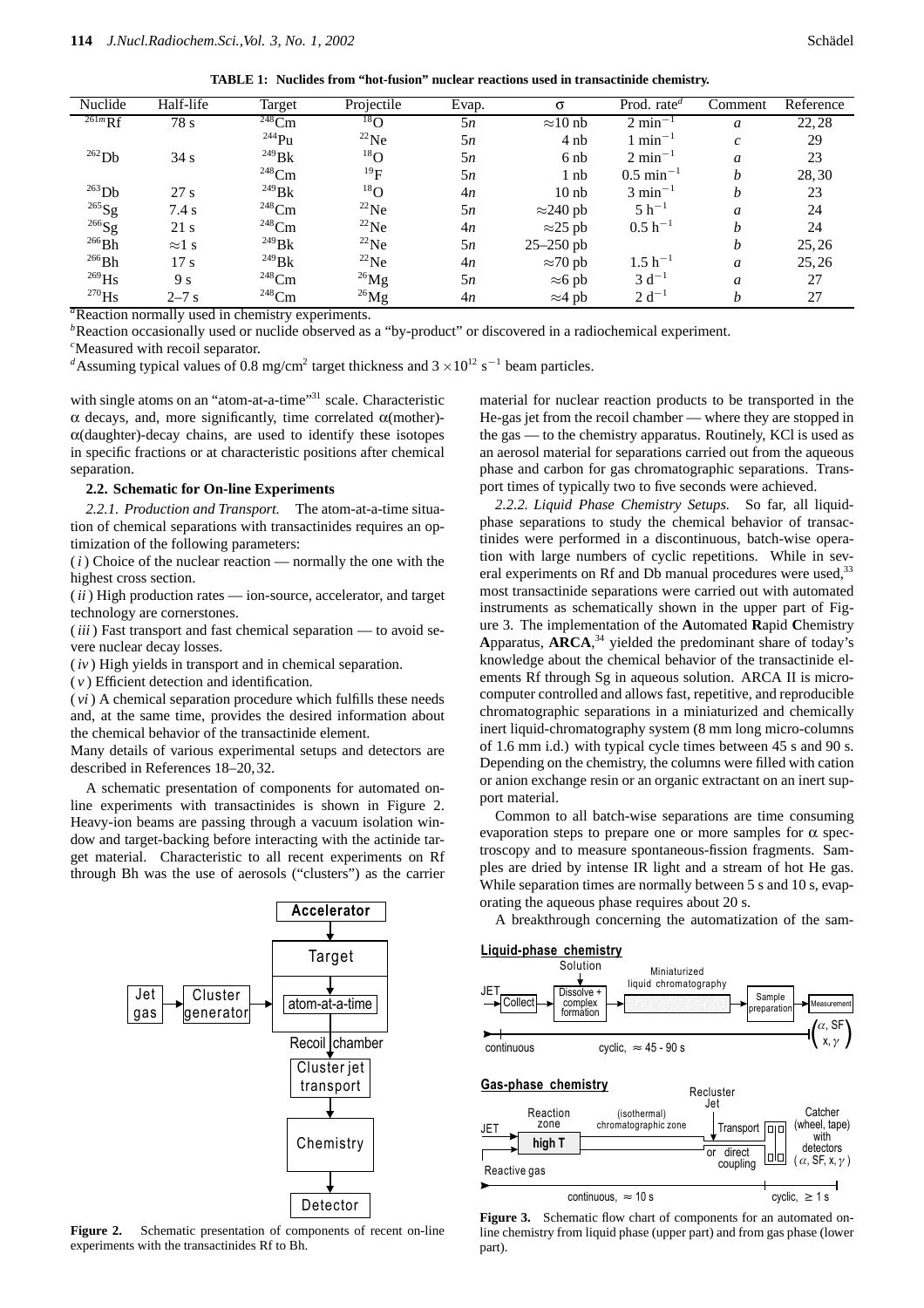ple preparation was achieved with the **A**utomated **I**on Exchange Apparatus Coupled with **D**etection System for **A**lpha Spectroscopy, **AIDA**. 35,36 In addition, AIDA includes the automated transport of samples to and from the vacuum chamber for nuclear spectroscopy. AIDA, very similar to ARCA in its part as a chemical separation apparatus — with improvements in some details —, has recently been applied to detailed studies of the Rf chemistry.

Perspectives of continuously working liquid-phase separation systems are discussed in the last section of this contribution.

*2.2.3. Gas Phase Chemistry Setups.* Continuously operating gas-phase separations,37 like the **O**n-**L**ine **G**as chromatographic **A**pparatus, **OLGA**, <sup>38</sup> were extremely instrumental to study the halide- and oxide-compound formation of the transactinides Rf through Bh and to investigate their characteristic retention time — a measure very often expressed as a "volatility". The lower part of Figure 3 shows a flow scheme of such type of chromatographic separation. Common to all of these experiments is the use of the known nuclide half-life to determine a "retention-time-equivalent" in gas-chromatographic experiments on an atom-at-a-time scale — its the 50% yield value of a break-through curve measured as a function of the isothermal temperature. The temperature corresponding to the 50% yield at the exit of the chromatography column is equal to the temperature at which, in classical gas-chromatographic separations, the retention time would be equal to the half-life of the investigated nuclide. Products leaving the chromatography column are usually attached to new aerosols in a so-called recluster process and are transported in a gas-jet to a detector system like the **RO**tating wheel **M**ultidetector **A**nalyzer, **ROMA**. <sup>39</sup> Here samples are assayed for time correlated, characteristic  $\alpha$  decays and for spontaneous-fission fragments.

More details are discussed in the context of the bohrium chemistry. The very unique experimental technique used for the first chemical identification and investigation of hassium is outlined in the next section.

#### **3. Experimental Results and Discussion**

Experimental results presented in this section yield important information on the chemical behavior of these elusive elements — for a chemist a value in itself. Discussing these properties in the context of other elements properties, the structure of the Periodic Table or even the manifestation of relativistic effects is an increasingly difficult task. Here one should keep in mind that the measured quantities — deposition temperatures or retention times in thermo- or gas-chromatography and elution positions or distribution coefficients in liquid chromatography or extraction experiments — can straight forward only be compared with



**Figure 4.** Sorption of Zr, Hf, Th, and Rf on the cation exchange resin Aminex A6 (CIX) from  $0.1$  M HNO<sub>3</sub> at various HF concentrations. As indicated, some data were obtained in off-line and some in on-line experiments. Revised version of data from Reference 41.

the behavior of other elements investigated in the same experiments, and only if all investigated nuclides have about the same half-life. In the interpretation of these results, e.g., beyond the pure analogy to the lighter homologs, assumptions about the oxidation state or the type of compound formed enter. Empirical model assumptions are needed, e.g., to calculate physicochemical quantities like adsorption — or sublimation enthalpies. The step towards the interpretation of these results in terms of relativistic effects establishes an even more sophisticated task complicated by other effects in the atoms and molecules like spin-orbit coupling, configuration mixing, and shell effects.<sup>10,11</sup>

In this section, exemplary results of the chemical behavior of Rf, Db, and Sg in aqueous solution are presented and discussed. First experiments successfully performed for Bh and Hs in the gas phase are briefly outlined. A more comprehensive compilation of recent results from chemical separations in the gas-phase can be found in References 19,20.

**3.1. Element 104, Rutherfordium.** Already the pioneering experiments of the Rf behavior in acidic, aqueous solutions<sup>14,15</sup> demonstrated that Rf behaves different from trivalent actinides and as expected for a member of group 4 of the PTE with Zr and Hf as the lighter homologs. Many attempts have been made to study the behavior of Rf in comparison with group-4 elements and with tetravalent Th and Pu ions as pseudohomologs, see, e.g., References 18, 19, 21, 33, 40 for summaries. However, some of these experiments yielded conflicting results and some were plagued with adsorption problems, see discussion in Reference 19.

The key issue of most of these experiments concentrated on the competing strength of hydrolysis and complex formation. To shed more light on this question additional data were determined with ARCA to study the behavior of Rf in comparison with lighter homologs and pseudo-homologs. Differences in the F−-



**Figure 5.** Elution curve for pentavalent Nb- and Pa-ion tracers with 4 M HCl/0.02 M HF from TIOA/Voltalef columns with ARCA.<sup>47</sup> Db was eluted together with Nb and Pa and did not appear in the Ta strip fraction (6 M HNO<sub>3</sub>/0.015 M HF). The first fraction represents loading and washing steps with 12 M HCl/0.02 M HF to separate unwanted trivalent (Ln, An) and tetravalent (Zr, Hf, Rf) species.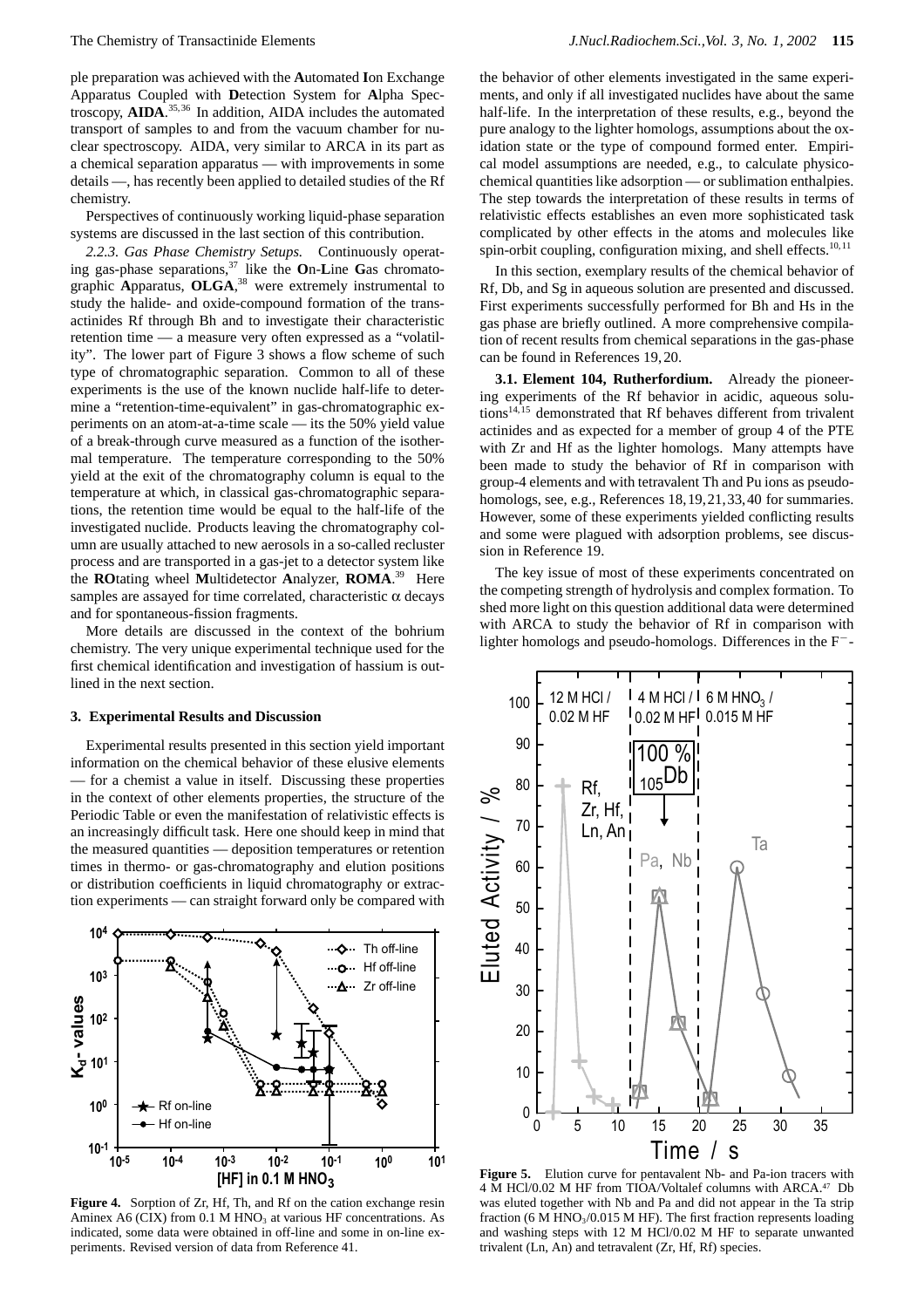complexation of the group-4 elements Zr, Hf, and Rf, and the pseudo-homolog Th were obtained in mixed 0.1 M HNO<sub>3</sub>/HF solutions on cation exchange resin (CIX; see Figure 4) and on anion exchange resins (AIX). Data shown in Figure 4 are reevaluated data from Reference 41. Lower limit values and large error bars for some of the Rf distribution coefficients,  $K_d$ , mainly result from low statistics of observed Rf α-decays in one of the two fractions assayed.

 $K_d$  values drop for Zr and Hf on CIX between  $10^{-4}$  M and 10−<sup>2</sup> M HF. For Rf this decrease is observed at about one order of magnitude higher HF concentrations, and even higher for Th, i.e., the transition from cationic to neutral and anionic species requires higher HF concentrations for Rf compared with Zr and Hf but lower than the ones needed for Th. This established the following sequence of F−-complex formation strength at low HF concentrations: Zr ≥ Hf *>* Rf *>* Th.

This result is in agreement with data obtained with  $AIDA<sup>35</sup>$ and with theoretical expectations.<sup>12</sup> A complete and quantitative understanding of the Rf behavior requires further quantumchemical calculations and a theoretical treatment of complex formation and hydrolysis of these tetravalent ions. However, using the ionic radii of Zr (0.072 nm), Hf (0.071 nm), Rf  $(0.078 \text{ nm})$ , and Th  $(0.094 \text{ nm})^{11,42}$  it is suggestive to apply the  $HSAB$  (Hard Soft Acid Base) concept<sup>43</sup> for an explanation of the differences observed on the CIX. In the HSAB concept one assumes that the hard F−-anion interacts stronger with small (hard) cations. From this, one would expect, in agreement with the observation, a weaker F−-complexation of Rf as compared with Zr and Hf.

On AIX, a rise in  $K_d$  values from about 10 to more than 100 is observed between  $10^{-3}$  M and  $10^{-1}$  M HF for Zr and Hf measured off-line in batch extraction experiments. This is consistent with the continuation of the trend observed on CIX. For Th offline data, and for the Hf and Rf on-line data, no significant rise of the *Kd* values was observed on AIX between 10−<sup>3</sup> M HF and concentrations of up to 1 M HF. While this is expected for Th, which does not form fluoride complexes, it comes as surprise for Hf and Rf. How much this is affected by the  $0.1$  M  $HNO<sub>3</sub>$ 



Figure 6. Coefficients for the extraction of Ta (small circles, solid line), Nb (squares, long-dashed line), and Pa (triangles, short-dashed line) tracers from pure HCl solutions at various concentrations into Aliquat 336(Cl<sup>−</sup>). The *K<sub>d</sub>* of Db at 6 M HCl (large circle) is plotted with error bars encompassing 68% confidence limits. Data from Reference 51.

in solution remains unclear. Presently, these data reflect the best knowledge from these experiments. However, it is obvious that there are still unresolved problems with the consistency between off-line and on-line data. To solve this puzzle, kinetic effects are presently considered. Therefore, one shall view the AIX data as under discussion.

Earlier experimental results suggest that Rf forms anionic F− complexes in pure  $0.2$  M HF<sup>44</sup> and in mixed  $0.27$  M HF/0.1 M and  $0.2$  M HNO<sub>3</sub> solutions.<sup>45</sup> It is interesting to note that Rf shows an intermediate behavior between Zr and Hf, with some tendency to be closer to Hf, in the formation of neutral chloride complexes probed with tributylphosphate at 8 M HCl.<sup>46</sup> The formation of anionic chloride complexes of Zr, Hf, and Rf above 8 M HCl was shown in experiments with AIDA.<sup>36</sup> This clearly indicates the group-4 properties of Rf. A hypothetically Th-like or Pu-like behavior of Rf was probed with an anion exchange resin and 8 M HNO<sub>3</sub> in experiments with AIDA. While Th and Pu form anionic complexes and are adsorbed Rf remains in solution<sup>36</sup> as expected for a typical group-4 element with non Th-like — and non Pu-like properties.

**3.2. Element 105, Dubnium.** In its first aqueous chemistry element 105, dubnium, Db, (called hahnium, Ha, in many of the early publications) was adsorbed onto glass surfaces from HCl and  $HNO<sub>3</sub>$  solutions,<sup>17</sup> a behavior very characteristic for group-5 elements. An attempt to extract Db fluoride complexes failed under conditions in which Ta extracts but Nb does not.<sup>17</sup>

The first detailed comparison between Db, its lighter homologs Nb and Ta, and the pseudo-homolog Pa was carried out from solutions at different HCl concentrations with small amounts of HF added. They were performed as liquid-liquid extraction chromatography experiments with triisooctyl amine, TIOA, as a stationary phase on an inert support in ARCA. In these experiments Db showed a striking non Ta-like behavior, e.g., see Figure 5. At 0.5 M HCl/0.01 M HF, Db even showed Pa-like properties.<sup>47,48</sup>

The interpretation of these results is hampered by the use of the mixed HCl/HF solution that did not allow clearly distinguishing which complex was formed. In contrast to the experimentally observed extraction sequence from HCl solutions with small amounts of HF added, the inverse order  $Pa \gg Nb \geq Db > Ta$  was theoretically predicted<sup>49</sup> for the extraction from pure HCl solutions. This work considered the competition between hydrolysis<sup>50</sup> and chloride complex formation. Recent experimental studies performed in the pure F−, Cl−, and  $Br^-$  system<sup>51</sup> are in excellent agreement with the theoretical predictions which include relativistic effects.<sup>49,52</sup>

For the system Aliquat 336(Cl−) and (pure) 6 M HCl an extraction sequence of Pa *>* Nb ≥ Db *>* Ta was determined, see



Figure 7. Elution curve for W-tracer (Me<sup>6+</sup>), modeling the Sg separation on ARCA in 0.1 M HNO3/5 *×*10*−*<sup>4</sup> M HF, together with "lower limit" (lower right arrow) for the elution of di-, tri-, tetravalent ions, and  $UO_2^{2+}$ . Elutions were performed at room temperature with a flow rate of 1 mL/min from  $1.6 \times 8$  mm columns filled with the  $17.5 \pm 2 \mu$ m particle size cation exchange resin Aminex A6. From Reference 54.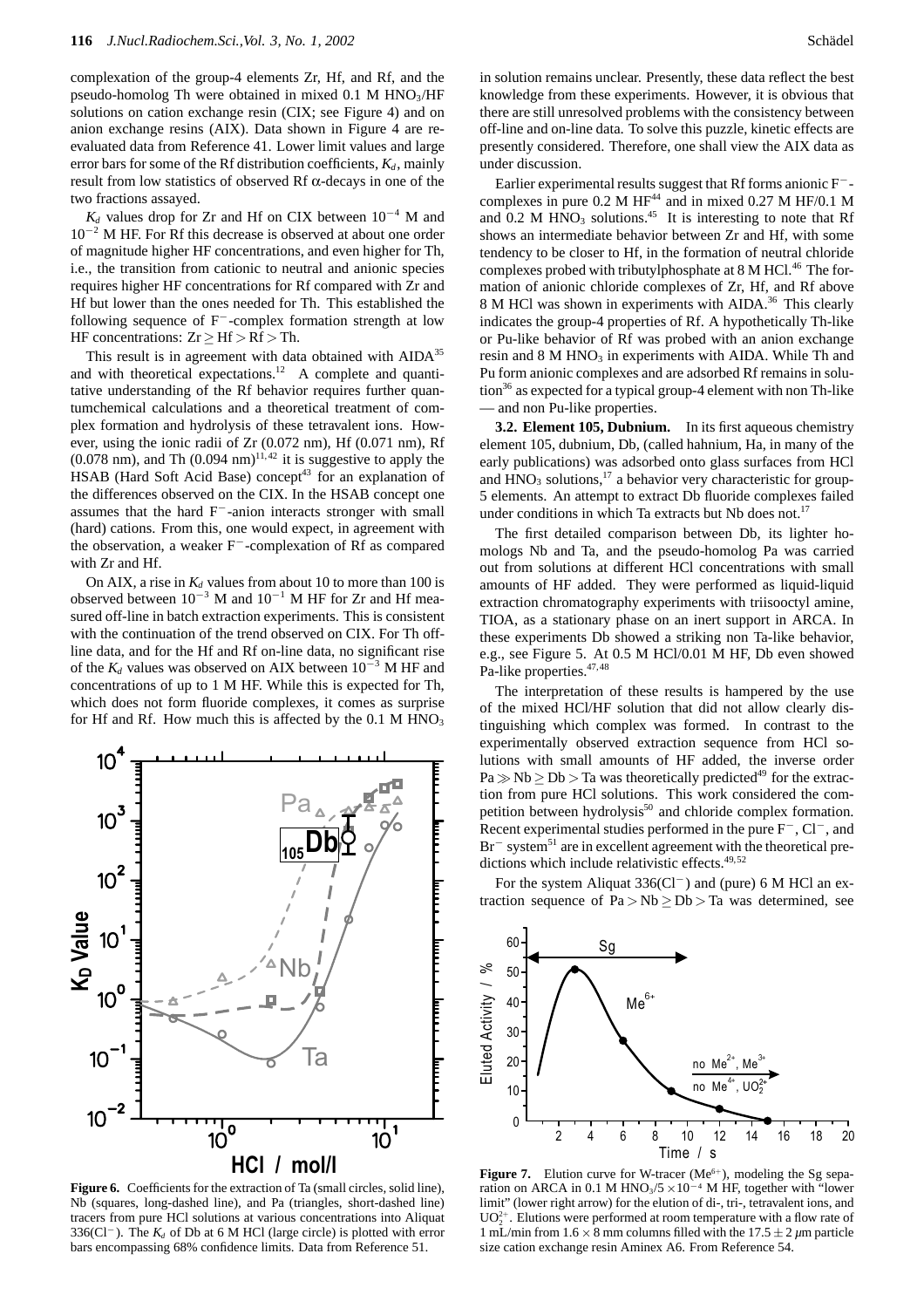Figure 6, which — in agreement of the theoretical prediction<sup>49,52</sup>  $\frac{d}{dx}$  is inverse to that in HF containing HCl solution.  $K_d$  values of 1440, 683, 438 $^{+532}_{-166}$ , and 22 were measured for the Pa, Nb, Db, and Ta, respectively, in series of off-line and on-line experiments. More information on other, previously performed experiments is given in References 18,19,21,33.

**3.3. Element 106, Seaborgium.** The first chemical separations of element 106, seaborgium, Sg, in an aqueous solution were performed from 0.1 M HNO<sub>3</sub>/5 × 10<sup>-4</sup> M HF on a cation exchange resin in ARCA.<sup>53,54</sup> Seaborgium, detected through three correlated α-decays of the Rf- and No-daughter nuclei, elutes together with the hexavalent Mo- and W-ions; see Figure 7 for a chromatogram of the W-tracer studies. Hexavalent U-ions, present as  $UO_2^{2+}$  cations, are strongly retained on the column as di-, tri-, and tetravalent ions are. This result showed that the most stable oxidation state of Sg in aqueous solution is  $+6$ , and that, like its homologs Mo and W, Sg forms neutral or anionic oxo- or oxohalide-compounds. Under the given condition, Sg exhibits properties very characteristic of group 6 elements, and does not show U-like properties.

A second experiment was performed with pure  $0.1$  M  $HNO<sub>3</sub>$ to probe the influence of the F−-anions on the complex formation.55 Contrary to the lighter homologous elements Mo and W, seaborgium was not eluted from the CIX in pure  $0.1$  M  $HNO<sub>3</sub>$ . From this it can be concluded that F−-anions significantly contributed to the complex formation in the first experiment. This rules out that Sg was eluted as  $[SgO<sub>4</sub>]<sup>2–</sup>$  in the first experiment while the formation of the neutral complex  $SgO<sub>2</sub>F<sub>2</sub>$  or the anionic complex  $[SgO_2F_3]^-$  seems to be likely. The non-tungsten like behavior of Sg in pure HNO<sub>3</sub> may be attributed to its weaker tendency to hydrolyse.55,56 While Mo and W can reach the neutral species  $MO_2(OH)_2$  (M = Mo, W) for Sg hydrolysis presumably stops at  $[Sg(OH)_5(H_2O)]^+$  (sometimes characterized as  $[SgO(OH)<sub>3</sub>]$ <sup>+</sup>)<sup>56</sup> or already even at  $[Sg(OH)<sub>4</sub>(H<sub>2</sub>O)<sub>2</sub>]$ <sup>2+</sup>.

Results and discussions from studies of halide-oxide compounds and oxide-hydroxide compounds of Sg in gas chromatographic experiments can be found in References 57–59.

**3.4. Element 107, Bohrium.** So far, the only information on the chemical properties of bohrium was obtained in gas chromatographic experiments<sup>26</sup> with an experimental setup schematically shown in Figure 8. The investigation of volatile Me(VII) halides-oxides was an obvious way to study Bh in comparison with the lighter group-7 homologous elements Tc and Re according to their intermediate position between the lighter transactinides, which form volatile halides, and the highly volatile group-8 tetroxides.

Nuclear reaction products were carried with C-aerosols as a cluster material from the recoil chamber to the **O**n-**L**ine **G**as chromatographic **A**pparatus, **OLGA**, <sup>38</sup> see Figure 8. The reactive gases HCl and  $O_2$  were added in front of the high temperature zone of the reaction oven where C-aerosols were burned and where the compounds  $MeO<sub>3</sub>Cl$  (Me = Tc, Re, Bh) were formed. Relative yields of the breaking-through compounds were measured as a function of the isothermal temperature in the quartz chromatography column in the detection system **RO**tating wheel **M**ultidetector **A**nalyzer, **ROMA**. <sup>39</sup> CsCl was



Figure 8. Schematic view of the Bh gas-chromatography experiment. Adapted from Reference 26.

used as a re-cluster material in the Bh experiments to transport those compounds, which leave the chromatography column, to the ROMA.

From the observation of four  $267$ Bh nuclear-decay chains at 180  $°C$  (isothermal chromatography temperature), two at 150 °C, and zero at 75 °C a BhO<sub>3</sub>Cl break-through curve was modeled and was compared with known curves from tracer studies with lighter homologous elements.26 The characteristic 50% yield of the BhO3Cl curve is located at a higher temperature compared with the  $\text{ReO}_3\text{Cl}$  and the  $\text{TeO}_3\text{Cl}$  behavior.

Qualitatively, this results shows that Bh behaves like a member of group 7 of the PTE and forms a volatile halide-oxide presumably  $BhO_3Cl$  as inferred from its properties — which is less volatile than the compound of the lighter homologous elements.<sup>26</sup> More quantitatively, the deduced BhO<sub>3</sub>Cl adsorption enthalpy is in good agreement with a theoretical prediction including relativistic effects.<sup>60</sup> This result coincides with the value expected from empirical correlations of thermochemical properties and Bh positioned in group 7 of the periodic table.<sup>26</sup>

**3.5. Element 108, Hassium.** Very recently, the first chemical separation and identification of a Hs compound was achieved.27,61 From its expected chemical properties as a member of group 8 of the Periodic Table it is most attractive to investigate the highly volatile tetroxide — a unique property only known for group 8 transition metals. The experiment was performed at the UNILAC accelerator at GSI with a setup schematically shown in Figure 9. This experiment was unique, in a number of aspects, and different from recent gas-chromatographic experiments:

 $(i)$  A rotating target wheel, ARTESIA, see Figure 9, for <sup>248</sup>Cm targets in combination with a gas-jet transport system was applied for the first time in transactinide chemistry to accept higher beam intensities.

 $(iii)$  The chemical reaction with the reactive gas  $O_2$  was performed "in-situ" in the recoil chamber IVO, **I**n situ **V**olatilization and **O**n-line **D**etection.62 An oven attached to the recoil chamber provided a fast and efficient oxidation of the stopped recoils. This allowed transporting highly volatile compounds without any cluster material in a dry  $He/O<sub>2</sub>$  gas mixture over 10 m in a Teflon capillary to the detection system. It should be noted that already early work on the halide volatility of Rf used a chemical reaction in or immediately behind the recoil chamber directly attached to a thermo-chromatography column, see Reference 63 and references therein.

(*iii* ) An on-line thermo-chromatography separator and detector setup, COLD, Cryo On-line Detector,<sup>61</sup> operated at low temperatures was mainly used. This is an improved version of the previously developed Cryo-Thermochromatography Separator,  $CTS<sub>1</sub><sup>64</sup>$  which was also used during this beam time. COLD consists of 36 pairs of silicon PIN-photodiodes coupled to a support which provides the negative temperature gradient between about room temperature at the entrance side and about 100 K at the gas exit.

Nuclear decays of the known isotope 269Hs and of the isotope <sup>270</sup>Hs, which was discovered in the course of this experiment, were observed<sup>27</sup> in a narrow peak<sup>61</sup> along the temperature gradient. From the observation of HsO<sub>4</sub> and its adsorption position, in comparison with the known one of OsO4, one concludes that



Figure 9. Schematic view of the low temperature thermochromatography experiment to investigate HsO4. Adapted from Reference 61.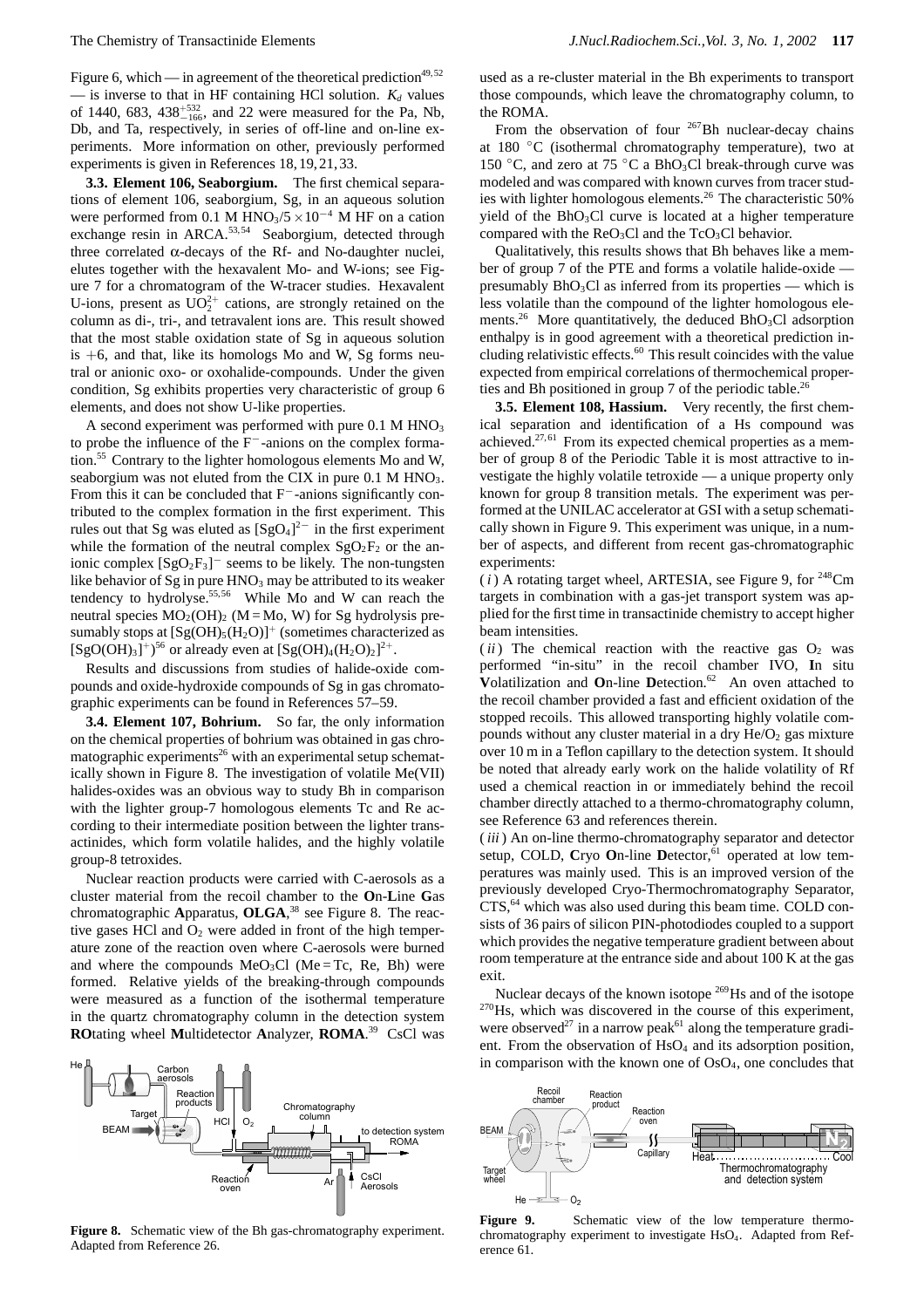Hs forms a relatively stable, volatile tetroxide — as expected for a typical member of group  $8^{12,65}$  However, the exact adsorption position is at a surprisingly high temperature,<sup>61</sup> i.e.,  $HsO<sub>4</sub>$  exhibits an unexpected low volatility or, in other terms, a high, negative adsorption enthalpy.

## **4. Summary**

As has already been observed in earlier experiments, the results from these more recent studies also justify positioning of the transactinides — or superheavy elements —, beginning with element 104, into the seventh period of the Periodic Table, see Figure 1. So far chemical studies on their behavior have been performed with Rf, Db, and Sg in aqueous phase. Studies in the gas phase  $-$  also performed for Rf, Db, and Sg  $-$  have recently been extended to Bh and Hs. All experimental results yield properties which place these elements into their respective group of the Periodic Table — Rf, Db, Sg, Bh, Hs into group 4, 5, 6, 7, and 8, respectively. This demonstrates that the Periodic Table still remains an appropriate ordering scheme.

However, a closer and more subtle look reveals that all the more detailed chemical properties of these elements — in comparison with their lighter homologs — are no longer reliably predictable by simple extrapolations in the Periodic Table. But modern relativistic molecular calculations in combination with empirical models allow for quantitative, or semi-quantitative, comparisons of experimental and theoretical results, and they show excellent agreement in a number of cases. From this one can deduce that relativistic effects strongly influence the chemical properties of the transactinides and they can give indications what facets of the chemical properties are predominately due to relativistic effects.

## **5. Perspectives**

The prospects to study chemical properties of transactinides beyond element 106 in aqueous phase experiments mainly depend on the development of methods to cope with production rates of less than one atom per hour. This situation will remain even after further developments to increase production rates from higher heavy-ion beam intensities and developments of new target design which can tolerate these intensities. But for all of that, only continuously running separation processes with an on-line detection or with detection of long-lived daughter isotopes are applicable as long as the half-lives for these superheavy element nuclides will be in the range of minutes or shorter.

Fascinating and challenging prospects are ahead with halflives of the order of about 10 s for isotopes of element 107, Bohrium, Bh, — for which a gas-chromatographic separation and characterization was already achieved<sup>26</sup> — and element 108, Hassium, Hs, located at or slightly below the  $N = 162$  neutronshell. Even more interesting and more challenging will be future attempts to extend the aqueous chemistry of superheavy elements all the way to element 114. The most recent results from the reaction of  $48\text{Ca}$  ions with  $238\text{U}$  and  $242,244\text{Pu}$  targets<sup>2,3</sup> indicate the existence of even longer-lived nuclides of elements 108 to 114 between neutron number  $N = 169$  and  $N = 174$ .

In addition to the fascinating chemistry aspects of these superheavy elements, nuclear chemistry experiments are vital tools for a clear identification of the atomic number (element identification) of relatively long-lived spontaneously-fissioning nuclides at the end of  $\alpha$ -decay chains.

Two types of continuously operating liquid-chemical separation processes are presently emerging for transactinides. The one with a truly continuous separation and detection technique is the fast, automated, and miniaturized centrifuge system **SISAK III**66–68 which allows separating nuclides with half-lives of the order of 1 s. Separations are based on liquid-liquid extractions with subsequent phase separation and detection of the  $\alpha$  decay in the organic phase with an extractive liquid scintillator. $69$ Most recent improvements of the detection, data acquisition, and pulse shape discrimination system were tested in Rf-chemistry experiments and yielded very promising aspects for the future application of the SISAK system in the transactinide chemistry with short-lived nuclides.

A different approach to continuously separate transactinide elements and to establish their chemical behavior from the observation of long-lived daughter isotopes in one or another fraction was introduced with the three- or multi-column technique.44,45,70 First experiments have been performed with Rf to study the F<sup>-</sup>-complexation<sup>44,45</sup> and with Db for nuclear studies in the RACHEL device.<sup>30</sup> Rf and Db, transported with the He(KCl)-jet to the chemistry apparatus, were continuously dissolved, and this solution was passed through three consecutive ion-exchange columns. Primary produced di- and trivalent actinides were "filtered" out on the first cation-exchange column. In the next anion-exchange column anionic species were retained for some time, while the following cation-exchange column adsorbed cationic species — the long-lived  $\alpha$ -decay products of Rf. These were eluted after the end of irradiation and were detected by off-line spectroscopy. So far, the Rf experiments showed only a group-4 behavior of Rf and were not able to determine subtle differences within the chemical properties of group-4 elements.

One of the disadvantages of this technique is its limited range of half-lives and  $K_d$  values. Its big advantage over batch-wise techniques like ARCA is its potential to study short-lived isotopes of, e.g., a few seconds half-life. In addition, because of its continuous and not manpower consuming operation, it may allow extending these studies to nuclides with cross sections well below the nanobarn level. Preparations are under way to perform such studies to determine differences in the hydrolysis and complex formation of Mo, W, and Sg.

Existing separation techniques, like ARCA  $II$ ,<sup>34</sup> will remain essential tools to shed more light on the diverse and often unexpected behavior of the lightest transactinide elements. With the relatively long half-lives and rather high cross sections one has a chance to reveal properties in more complex chemical systems which may not be applicable for heavier elements.

Well developed gas-phase chemistry techniques are at hand to deepen our insights into many unresolved questions of compound formation, volatility, and adsorption behavior of group 4 through 7 halides, oxides, and mixed compounds. A challenge for the future will be the gas-phase studies of the metallic transactinides beyond group 8. Element 112 has a very unique position in this row with Hg as its lighter homolog in group 12. Here first experiments are under way<sup>71</sup> to look into the fascinating question whether element 112 will exhibit a Hg-like behavior or, possibly, a much more inert Rn-like one.

**Acknowledgement.** The author thanks all colleagues from Berkeley, Bern, Darmstadt, Dresden, Dubna, Göteborg, Livermore, Mainz, Niigata, Oslo, Kassel, Krakow, Tokai, Tokyo, and Villigen with whom he enjoyed the collaboration on the chemistry of transactinide elements. Special thanks goes to W. Brüchle, J. V. Kratz, and V. Pershina for continuous helpful discussions. I acknowledge the help of Ch. Düllmann, R. Eichler, H. Gäggeler, H. Haba, Y. Nagame, J. P. Omtvedt, A. Türler, and A. Yakushev who provided me with most recent, partially unpublished information. I especially like to thank B. Schausten for her work on all graphics.

### **References**

- (1) S. Hofmann and G. M¨unzenberg, Rev. Mod. Phys. **72**, 733 (2000).
- (2) Yu. Ts. Oganessian, V. K. Utyonkov, Yu. V. Lobanov, F. Sh. Abdullin, A. N. Polyakov, I. V. Shirokovsky, Yu. Ts.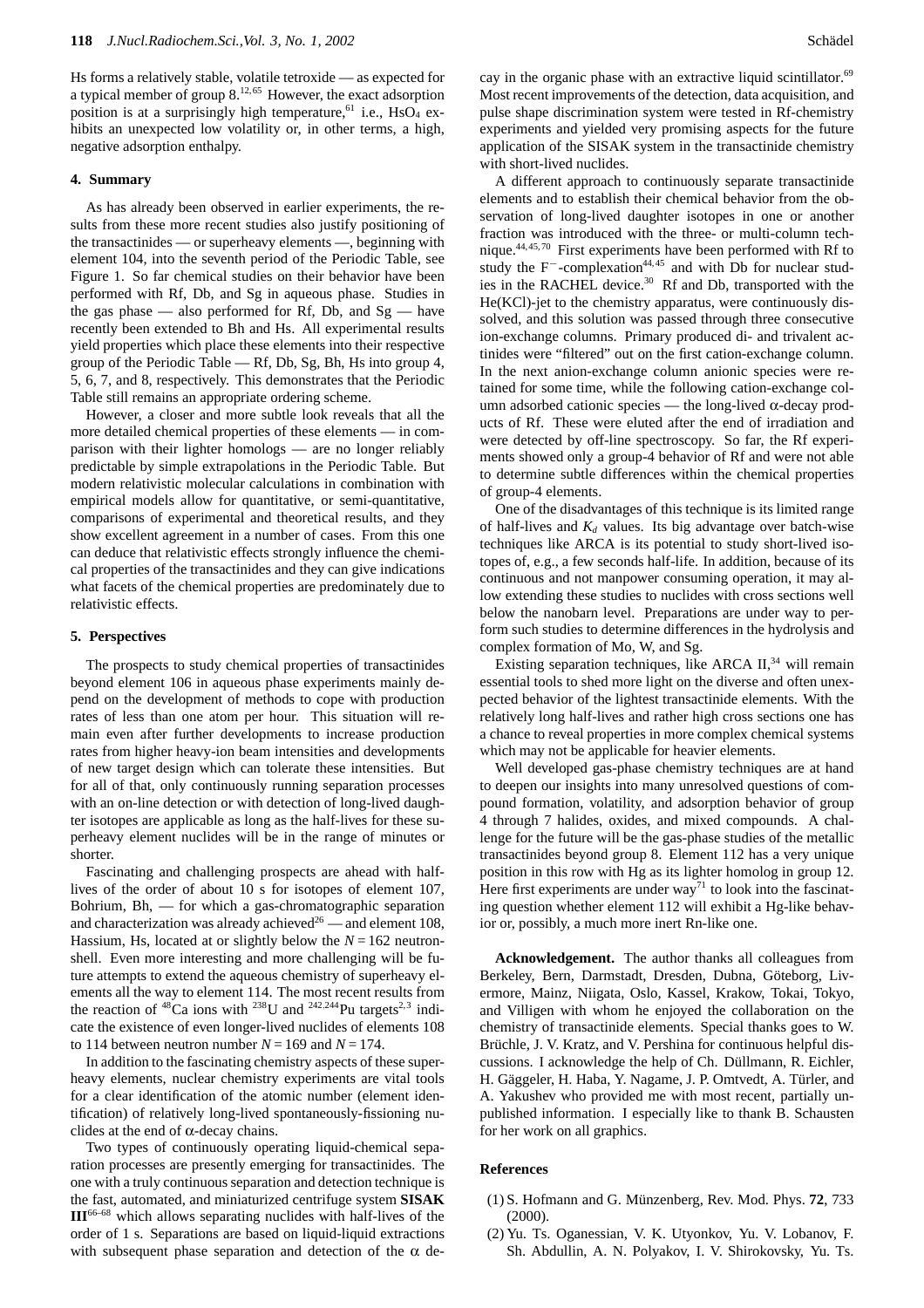Tsyganov, G. G. Gulbekian, S. L. Bogomolov, B. N. Gikal, A. N. Metsentsev, S. Iliev, V. G. Subbotin, A. M. Sukhov, G. V. Buklanov, K. Subotic, M. G. Itkis, K. J. Moody, J. F. Wild, N. J. Stoyer, M. A. Stoyer, and R. W. Lougheed, Phys. Rev. Lett. **83**, 3154 (1999).

- (3) Yu. Ts. Oganessian, A. V. Yeremin, A. G. Popeko, S. L. Bogomolov, G. V. Buklanov, M. L. Chelnokov, V. I. Chepigin, B. L. Gikal, V. A. Gorshkov, G. G. Gulbekian, M. G. Itkis, A. P. Kabachenko, A. Yu. Lavrentev, O. N. Malyshev, J. Rohac, R. N. Sagaidak, S. Hofmann, S. Saro, G. Giardina, and K. Morita, Nature **400**, 242 (1999).
- (4) Yu. Ts. Oganessian, V. K. Utyonkov, Yu. V. Lobanov, F. Sh. Abdullin, A. N. Polyakov, I. V. Shirokovsky, Yu. Ts. Tsyganov, G. G. Gulbekian, S. L. Bogomolov, B. N. Gikal, A. N. Metsentsev, S. Iliev, V. G. Subbotin, A. M. Sukhov, O. V. Ivanov, G. V. Buklanov, K. Subotic, M. G. Itkis, K. J. Moody, J. F. Wild, N. J. Stoyer, M. A. Stoyer, and R. W. Lougheed, Phys. Rev. C **62**, 041604 (2000).
- (5) Yu. Ts. Oganessian, V. K. Utyonkov, Yu. V. Lobanov, F. Sh. Abdullin, A. N. Polyakov, I. V. Shirokovsky, Yu. Ts. Tsyganov, G. G. Gulbekian, S. L. Bogomolov, B. N. Gikal, A. N. Metsentsev, S. Iliev, V. G. Subbotin, A. M. Sukhov, O. V. Ivanov, G. V. Buklanov, K. Subotic, M. G. Itkis, K. J. Moody, J. F. Wild, N. J. Stoyer, M. A. Stoyer, R. W. Lougheed, C. A. Laue, Ye. A. Karelin, and A. N. Tatarinov, Phys. Rev. C **63**, 011301 (2000).
- (6) Yu. Ts. Oganessian, Eur. Phys. J. A **13**, 135 (2002).
- (7) G. M¨unzenberg, Radiochim. Acta **70/71**, 237 (1996).
- (8) G. T. Seaborg, Chem. Eng. News **23**, 2190 (1945).
- (9) B. Fricke and W. Greiner, Phys. Lett. **30B**, 317 (1969).
- (10) V. G. Pershina, Chem. Rev. **96**, 1977 (1996).
- (11) V. Pershina and B. Fricke, *Heavy Elements and Related New Phenomena*, edited by W. Greiner and R. K. Gupta (World Scientific, Singapore, 1999), p. 194.
- (12) V. Pershina, J. Nucl. Radiochem. Sci. **3**, 137 (2002).
- (13) I. Zvara, V. Z. Belov, L. P. Chelnokov, V. P. Domanov, M. Hussonnois, Yu. S. Korotkin, V. A. Shegolev, and M. R. Shalaevsky, Inorg. Nucl. Chem. Lett. **7**, 1109 (1971).
- (14) R. J. Silva, J. Harris, M. Nurmia, K. Eskola, and A. Ghiorso, Inorg. Nucl. Chem. Lett. **6**, 871 (1970).
- (15) E. K. Hulet, R. W. Lougheed, J. F. Wild, J. H. Landrum, J. M. Nitschke, and A. Ghiorso, J. Inorg. Nucl. Chem. **42**, 79 (1980).
- (16) I. Zvara, V. Z. Belov, V. P. Domanov, and M. R. Shalaevskii, Sov. Radiochem. **18**, 328 (1976).
- (17) K. E. Gregorich, R. A. Henderson, D. M. Lee, M. J. Nurmia, M. R. Chasteler, H. L. Hall, D. A. Bennett, C. M. Gannett, R. B. Chadwick, J. D. Leyba, D. C. Hoffman, G. Herrmann, Radiochim. Acta **43**, 223 (1988).
- (18) M. Sch¨adel, Radiochim. Acta **70/71**, 207 (1995).
- (19) J. V. Kratz, *Heavy Elements and Related New Phenomena*, edited by W. Greiner and R. K. Gupta, (World Scientific, Singapore, 1999), p. 129.
- (20) H. W. Gäggeler, Proceedings of The Robert A. Welch Foun*dation, 41st Conference on Chemical Research, The Transactinide Elements*(The Robert A. Welch Foundation, Houston, 1997), p. 43.
- (21) M. Sch¨adel, Radiochim. Acta **89**, 721 (2001).
- (22) B. Kadkhodayan, A. Türler, K. E. Gregorich, P. A. Baisden, K. R. Czerwinski, B. Eichler, H. W. Gäggeler, T. M. Hamilton, D. T. Jost, C. D. Kacher, A. Kovacs, S. A. Kreek, M. R. Lane, M. Mohar, M. P. Neu, N. J. Stoyer, E. R. Sylwester, D. M. Lee, M. J. Nurmia, G. T. Seaborg, and D. C. Hoffman, Radiochim. Acta **72**, 169 (1996).
- (23) J. V. Kratz, M. K. Gober, H. P. Zimmermann, M. Schädel, W. Brüchle, E. Schimpf, K. E. Gregorich, A. Türler, N. J. Hannink, K. R. Czerwinski, B. Kadkhodayan, D. M. Lee, M. J. Nurmia, D. C. Hoffman, H. Gäggeler, D. Jost, J. Kovacs, U. W. Scherer, and A. Weber, Phys. Rev. C **45**,

1064 (1992).

- (24) A. Türler, R. Dressler, B. Eichler, H. W. Gäggeler, D. T. Jost, M. Schädel, W. Brüchle, K. E. Gregorich, N. Trautmann, and S. Taut, Phys. Rev. C **57**, 1648 (1998).
- (25) P. A. Wilk, K. E. Gregorich, A. Türler, C. A. Laue, R. Eichler, V. Ninov, J. L. Adams, U. W. Kirbach, M. R. Lane, D. M. Lee, J. B. Patin, D. A. Shaughnessy, D. A. Strellis, H. Nitsche, and D. C. Hoffman, Phys. Rev. Lett. **85**, 2797 (2000).
- (26) R. Eichler, W. Brüchle, R. Dressler, Ch. E. Düllmann, B. Eichler, H. W. Gäggeler, K. E. Gregorich, D. C. Hoffman, S. Hübener, D. T. Jost, U. W. Kirbach, C. A. Laue, V. M. Lavanchy, H. Nitsche, J. B. Patin, D. Piquet, M. Schädel, D. A. Shaughnessy, D. A. Strellis, S. Taut, L. Tobler, Yu. S. Tsyganov, A. Türler, A. Vahle, P. A. Wilk, and A. B. Yakushev, Nature **407**, 63 (2000).
- (27) A. Türler, Ch. E. Düllmann, H. W. Gäggeler, U. W. Kirbach, A. B. Yakushev, M. Schädel, W. Brüchle, R. Dressler, K. Eberhardt, B. Eichler, R. Eichler, T. N. Ginter, F. Glaus, K. E. Gregorich, D. C. Hofmann, E. Jäger, D. T. Jost, D. M. Lee, H. Nitsche, J. B. Patin, V. Pershina, D. Piquet, Z. Qin, B. Schausten, E. Schimpf, H.-J. Schött, S. Soverna, R. Sudowe, P. Thörle, S. N. Timokhin, N. Trautmann, A. Vahle, G. Wirth, and P. Zielinski (private communication and submitted to Phys. Rev. Lett., 2002).
- (28) Y. Nagame, M. Asai, H. Haba, S. Goto, K. Tsukada, I. Nishinaka, K. Nishio, S. Ichikawa, A. Toyoshima, K. Akiyama, H. Nakahara, M. Sakama, M. Schädel, J. V. Kratz, H. W. Gäggeler, and A. Türler, J. Nucl. Radiochem. Sci. **3**, 85 (2002).
- (29) Yu. A. Lazarev, Yu. V. Lobanov, Yu. Ts. Oganessian, V. K. Utyonkov, F. Sh. Abdullin, A. N. Polyakov, J. Rigol, I. V. Shirokovsky, Yu. Ts. Tsyganov, S. Iliev, V. G. Subbotin, A. M. Sukhov, G. V. Buklanov, A. N. Metsentsev, K. Subotic, K. J. Moody, N. J. Stoyer, J. F. Wild, and R. W. Lougheed, Phys. Rev. C **62**, 064307 (2000).
- (30) C. Le Naour, D. Trubert, M. Hussonnois, L. Brillard, F. Monroy Guzman, J. F. Le Du, O. Constantinescu, V. Barci, B. Weiss, J. Gasparro, and G. Ardisson, *Extended Abstracts of the 1st International Conference on the Chemistry and Physics of the Transactinide Elements, Seeheim, 1999*, Contribution O-12.
- (31) D. C. Hoffman, Radiochim. Acta **61**, 123 (1993).
- (32) N. Trautmann, Radiochim. Acta **70/71**, 237 (1996).
- (33) K. E. Gregorich, *Proceedings of The Robert A. Welch Foundation, 41st Conference on Chemical Research, The Transactinide Elements* (The Robert A. Welch Foundation, Houston, 1997), p. 95.
- (34) M. Schädel, W. Brüchle, E. Jäger, E. Schimpf, J. V. Kratz, U. W. Scherer, and H. P. Zimmermann, Radiochim. Acta **48**, 171 (1989).
- (35) H. Haba, K. Tsukada, M. Asai, I. Nishinaka, M. Sakama, S. Goto, M. Hirata, S. Ichikawa, Y. Nagame, T. Kaneko, H. Kudo, A. Toyoshima, Y. Shoji, A. Yokoyama, A. Shinohara, Y. Oura, K. Sueki, H. Nakahara, M. Schädel, J. V. Kratz, A. Türler, and H. W. Gäggeler, Radiochim. Acta 89, 733  $(2001)$ .
- (36) H. Haba, K. Tsukada, M. Asai, S. Goto, A. Toyoshima, I. Nishinaka, K. Akiyama, M. Hirata, S. Ichikawa, Y. Nagame, Y. Shoji, M. Shigekawa, T. Koike, M. Iwasaki, A. Shinohara, T. Kaneko, T. Maruyama, S. Ono, H. Kudo, Y. Oura, K. Sueki, H. Nakahara, M. Sakama, A. Yokoyama, J. V. Kratz, M. Schädel, and W. Brüchle, J. Nucl. Radiochem. Sci. **3**, 143 (2002).
- (37) A. Türler, Radiochim. Acta **72**, 7 (1996).
- (38) H. W. Gäggeler, D. T. Jost, U. Baltensperger, A. Weber, J. Kovacs, D. Vermeulen, and A. Türler, Nucl. Instrum. Methods A **309**, 201 (1991).
- (39) K. Sümmerer, W. Brüchle, M. Brügger, H. Gäggeler, M.